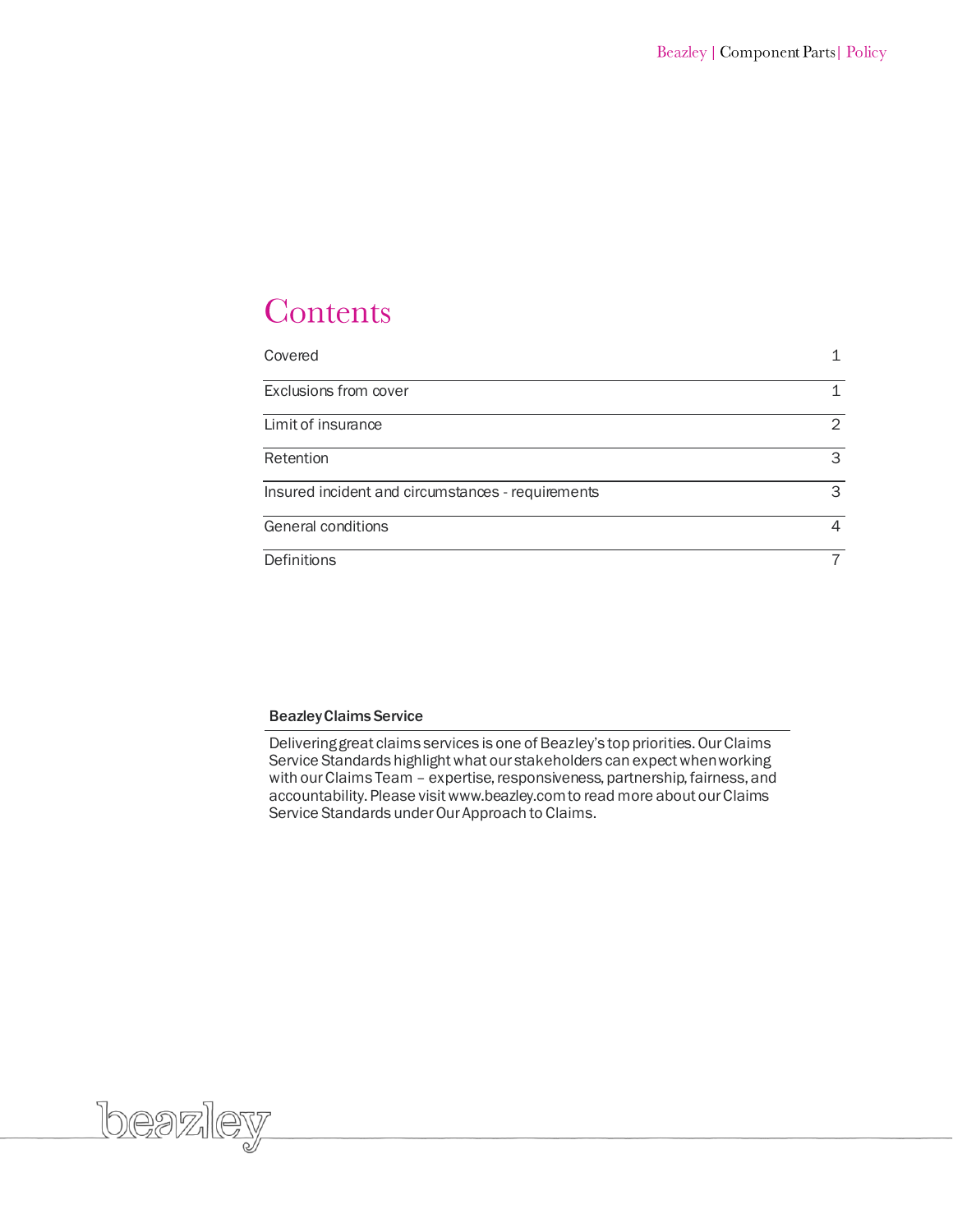# NOTICE: THIS POLICY PROVIDES INSURANCE FOR COMPONENT PARTS. PLEASE REVIEW THE COVERAGE PROVIDED UNDER THIS POLICY CAREFULLY AND DISCUSS WITH YOUR INSURANCE AGENT OR BROKER.

The [insurance company](#page-9-0) agrees with the [named insured](#page-9-1) in consideration of the payment of, or agreement to pay, the premium and subject to all the provisions of this Policy:

# Covered

### *Component parts*

To reimburse the [named insured](#page-9-2) for any [loss](#page-9-3) caused by:

- (a) [manufacturing defect](#page-9-4) in; or
- (b) [cyber incident](#page-8-0) in relation to;

the insured'[s products,](#page-9-5) which is first discovered during the [policy period](#page-9-6) and reported to the [insurance company](#page-9-7) pursuant to the Insured Incident and Circumstances Requirements section of this Policy.

# Exclusions from cover

This Insurance Policy does not apply to any **loss**:

### *Asbestos, Nuclear, Radiation*

arising out of, based upon or attributable to any ionizing radiations or contamination by radioactivity from any nuclear fuel or from any nuclear waste from the combustion of nuclear fuel, radiological, electromagnetic or nuclear irritant or contaminant, or asbestos or any materials containing asbestos in whatever form or quantity.

### *Banned substances*

arising out of, based upon or attributable to any use of materials or substances in the manufacturing process which have been banned or declared unsafe by any governmental entity or authority.

### *Criminal, dishonest, fraudulent and malicious acts and omissions*

arising out of, based upon or attributable to any criminal, dishonest, fraudulent or malicious act or omission, or intentional or knowing violation of the law, if committed by the [responsible person](#page-10-0) or by others if the responsible person was aware of such conduct or activity.

# *Customer designs*

arising out of a [manufacturing defect](#page-9-4) that is caused by or attributable to any [customer](#page-8-1) designs or specifications.

### *Fines and penalties*

which constitutes fines, penalties, punitive or exemplary damages imposed by third parties, courts or governmental organizations or agencies.

### *Insured against insured*

arising out of, based upon or attributable to any [claim](#page-8-2) brought by or on behalf of any [insured](#page-8-3) against any other [insured.](#page-8-3)

# *Liability for bodily injury and property damage*

attributable to or consisting of liability to any third party for **bodily injury** or **property damage**.

F00776 062020ed.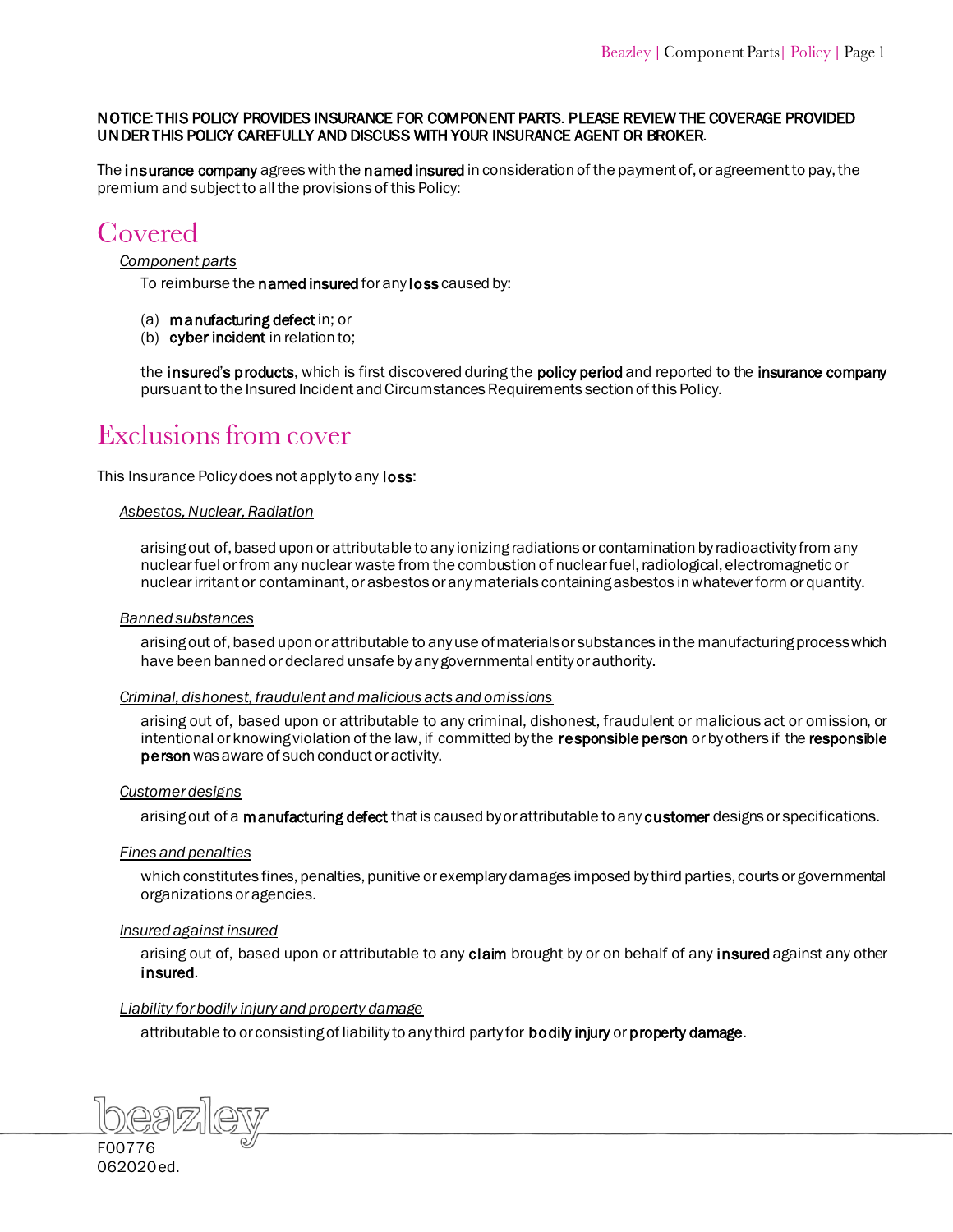# *Natural deterioration or decomposition*

arising out of, based upon or attributable to the natural deterioration or decomposition of any insured's product having passed its specified or reasonably expected expiration date for use or consumption.

### *Pre-existing conditions*

arising out of, based upon or attributable to any pre-existing condition, circumstance or situation of which any responsible person was aware prior to the inception of this Policy, and which had caused or could reasonably have been expected to cause, lead to or result in an **insured incident.** 

### *Responsible person's knowledge*

arising out of, based upon or attributable to an [insured incident t](#page-9-10)hat occurs after any [responsible person](#page-10-1) has knowledge of:

- (a) a defect or deviation in the production, preparation or manufacture of the insured'[s product;](#page-9-5) or
- (b) circumstances which have or are likely to result in such deviation or defect,

and fails to take reasonable corrective action regarding such defect, deviation or circumstances.

### *Retroactive date*

arising out of, based upon or attributable to any **insured's product** manufactured prior to the retroactive date shown in the Declarations.

### *Violation of governmental regulation*

arising out of, based upon or attributable to any violation of a governmental regulation or standard by an insured in connection with the manufacture, sale or distribution of any insured's product.

# *War and terrorism*

arising out of, based upon or attributable to, directly or indirectly occasioned by, happening through or in consequence of: war, invasion, acts of foreign enemies, hostilities (whether war be declared or not), civil war, rebellion, revolution, insurrection, military or usurped power or confiscation or nationalization or requisition or destruction of or damage to property by or under the order of any government or public or local authority or any act of terrorism.

# <span id="page-2-1"></span><span id="page-2-0"></span>Limit of insurance

The Limit of Insurance under this Policy is specified in the Declarations and is the maximum amount payable by the [insurance company](#page-9-13) for all [loss, e](#page-9-14)xcept for [consultant costs,](#page-8-5) in excess of the applicable Retention, in respect of all insureds.

An[y loss,](#page-9-15) except for [consultant costs,](#page-8-6) paid by th[e insurance company](#page-9-16) under this Policy will reduce the Limit of Insurance.

Where any Sub-Limit of Insurance is specified in this Policy or the Declarations, the **insurance company** will have no liability in excess of such Sub-Limit of Insurance. Any Sub-Limit of Insurance will be part of, and not in addition to, the Limit of Insurance.

There will be no obligation to pay any [loss](#page-9-17) after the Limit of Insurance has been exhausted, or after deposit of the Limit of Insurance in a court of competent jurisdiction.

[Consultant costs](#page-3-1) are in addition to and not subject to the Limits of Insurance.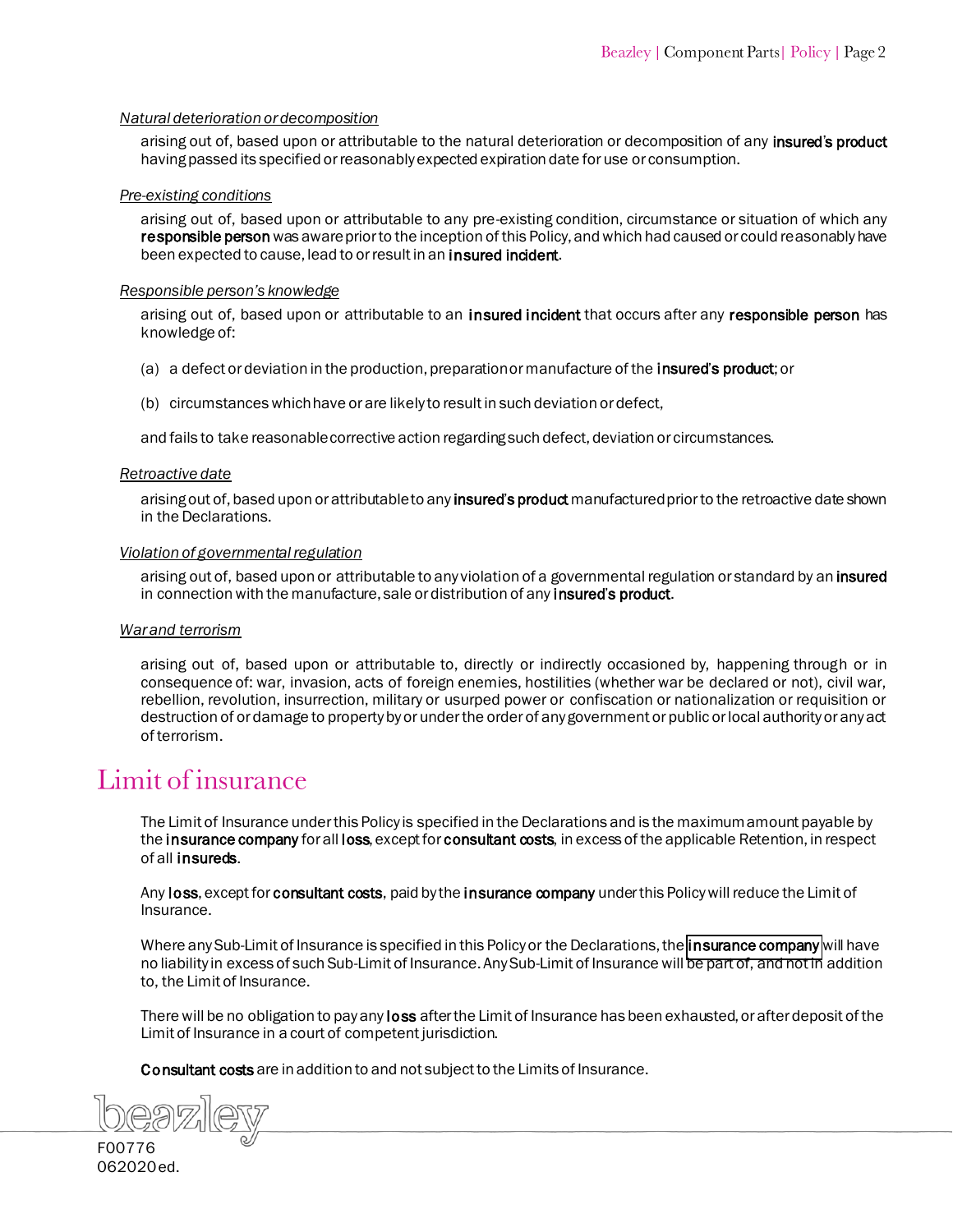# <span id="page-3-1"></span>Retention

This Policy applies only to **loss** in excess of the Retention specified in the Declarations, which will apply separately to each and every [insured incident.](#page-9-19)

[Consultant costs](#page-8-7) are not subject to the Retention.

# <span id="page-3-0"></span>Insured incident and circumstances - requirements

*Notification of insured incidents and circumstances*

### (a) Insured incidents

As a condition precedent to coverage under this Policy, the named [insured](#page-9-20) must give notice to the insurance [company](#page-9-21) of any [insured incident](#page-9-22) as soon as practicable after an[y responsible person](#page-10-2) first discovers such insured [incident](#page-9-22) but in no event later than 45 days after the end of the [policy period.](#page-9-6)

### (b) Circumstances

The named insured may during the [policy period](#page-9-6) notify the [insurance company](#page-9-21) of any fact or circumstance which could reasonably give rise to an [insured incident.](#page-9-24)

Any notice must include:

- i. the reasons why the **named insured** reasonably anticipates that such fact or circumstance could give rise to an insured incident and
- ii. particulars of the dates, location and nature of the circumstances.

Any subsequent [insured incident r](#page-9-22)eported to th[e insurance company a](#page-9-21)rising from such fact or circumstance will be deemed as having been reported at the time such fact or circumstance was first reported to the insurance [companyp](#page-9-21)ursuant to this paragraph.

(c) Notice to the insurance company

All notices to the [insurance company](#page-9-16) must be sent either by e-mail to or by mail to the address specified in the Declarations.

# *Assistance and cooperation*

If any [insured incident o](#page-9-24)r fact or circumstance is reported by the named [insured](#page-8-8) under this Policy, the insured will give all information and assistance to the **insurance company** as it may need to investigate such matters. The [insured](#page-8-8) will cooperate with the [insurance company](#page-9-21) in responding to suc[h insured incident](#page-9-24) or fact or circumstance. The insured agrees not to take any action which in any way increases the [insurance company's](#page-9-7) exposure under this Policy.

Except where expressly provided for in this Policy, any costs to provide such information or assistance to the [insurance company w](#page-9-21)ill be at the [insured's](#page-8-8) own cost.

# *Other insurance*

The insurance under this Policy will apply in excess of any other valid and collectible insurance available to any [insured,](#page-8-8) including any self-insured retention or deductible of such insurance. This provision will not apply where such other insurance is written only as specific excess insurance over this Policy.

# *Subrogation and recoveries*

If any payment is made under this Policy, the insured will transfer its rights of recovery against any third party to th[e insurance company.](#page-9-7) Th[e insured](#page-8-8) will do whatever is reasonably necessary to secure and preserve such rights after a fact or circumstance giving rise to any **insured incident**.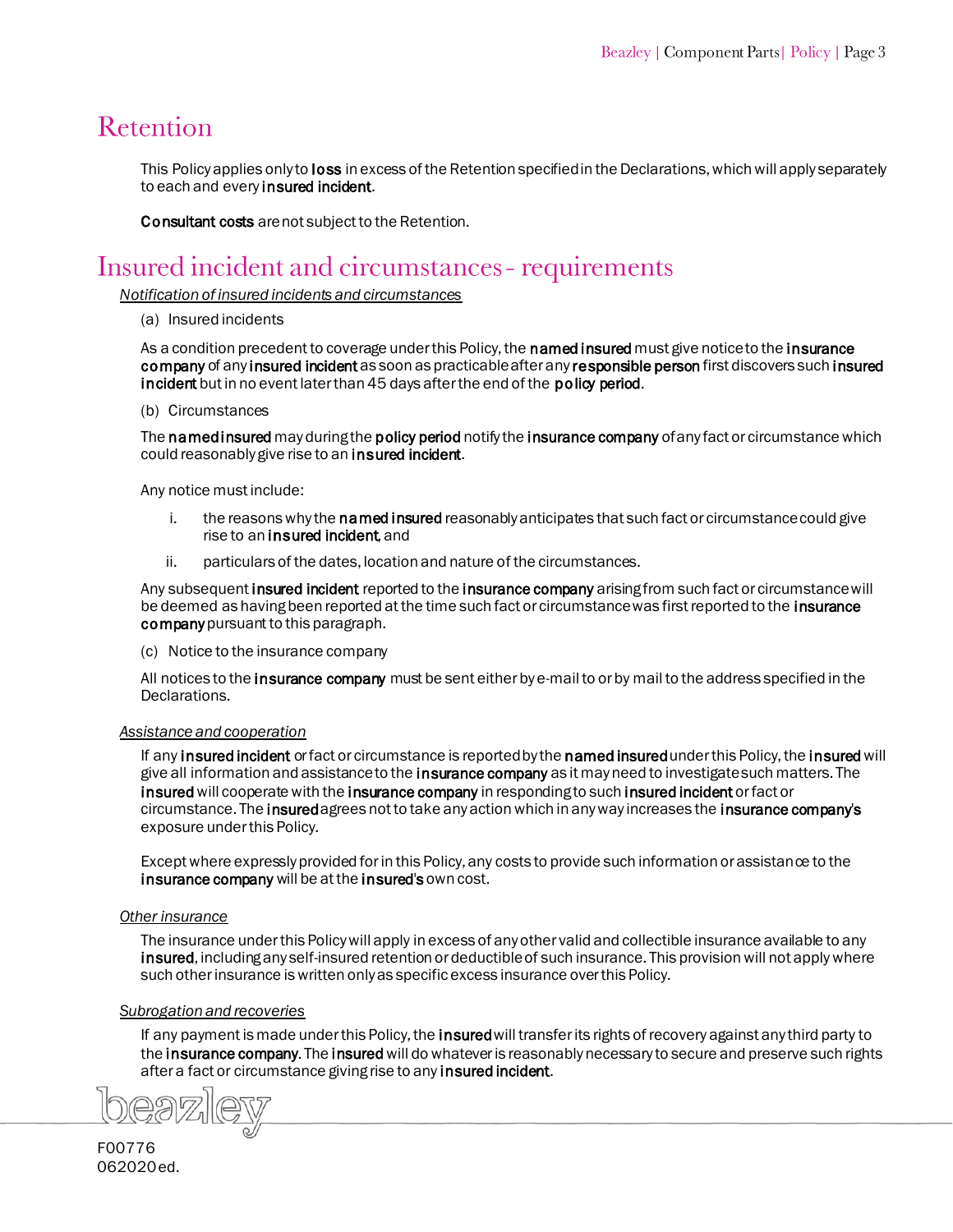# *Action against the insurance company*

No action will lie against the [insurance company](#page-9-16) unless and until the [insured](#page-8-8) has fully complied with all the terms of this Policy and unless the action is started within 24 months after inception of the [insured incident.](#page-9-22)

# <span id="page-4-0"></span>General conditions

# *Calculation of loss*

(a) Written request for payment

In the event of any covered [loss,](#page-9-25) th[e named insured](#page-9-23) must provide the [insurance company](#page-9-21) with a written request for payment as soon as practicable.

This written demand must include:

- i. a computation of the [loss](#page-9-15) showing in detail how the loss has been calculated and what assumptions have been made; and
- ii. any documentary evidence, including true copies of the **insured's** books of account, bills, invoices, vouchers and other relevant documents that the *insurance company* or its representatives (including forensic accountants) may require.
- (b) Cooperation of the insured for the calculation of loss

Th[e insured](#page-8-8) must cooperate and assist the [insurance company](#page-9-21)'s and its designates with their investigations, including reasonable access to any premises, personnel and documents the [insurance company](#page-9-21) deems necessary for the purpose of the calculation of [loss.](#page-9-25) 

(c) Determination of the amount by the insurance company

Th[e insurance company](#page-9-21) will apply standard accounting principles as recognized by the relevant regulatory authorities in the [named insured](#page-9-1)'s home jurisdiction. If the [insured](#page-8-8) does business in more than one jurisdiction the relevant accounting principles to be applied will be those of the jurisdiction in which the [subsidiary,](#page-10-3) division or other organizational unit that sustained the [loss](#page-9-25) is based.

Whether or not any partial payments have been made, the **named insured** must submit to the **insurance** [company](#page-9-16) a final written statement of [loss](#page-9-25) including all items of [loss](#page-9-26) no later than 18 months after an insured [incident](#page-9-22) becomes known to the [insured.](#page-8-10)

Nothing in the condition will be deemed to amend or supersede the provisions of the Clause Notification of insured incidents or circumstances.

# *Appraisal of a covered loss in the event of disagreement*

In the event that th[e insurance company a](#page-9-0)nd th[e insured c](#page-8-10)annot agree on the monetary value of a covered [loss](#page-9-28) and the [insurance company](#page-9-21) rejects the [insured](#page-8-10)'s final statement of that [loss,](#page-9-25) the amount of that covered [loss](#page-9-26) will be submitted for an independent appraisal. The process is as follows:

(a) Written demand

A written demand for an independent appraisal must be made by either party within sixty (60) days of the [insurance company](#page-9-16)'s rejection;

(b) Selection of the appraiser

Once this demand has been made, each party shall select a competent and disinterested appraiser and notify the other party of the name of the appraiser selected within 20 days of such demand;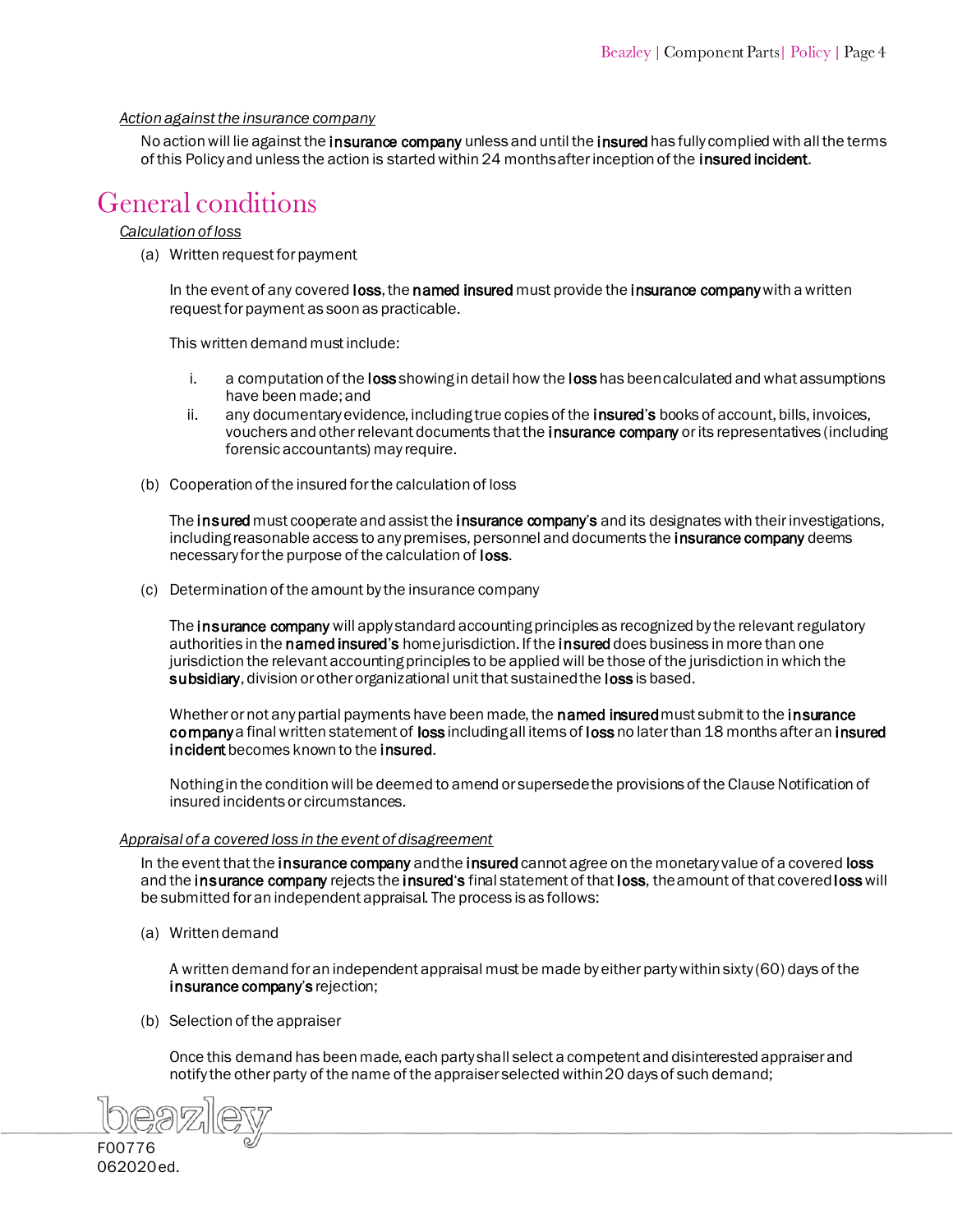(c) Selection of the umpire

Within 15 days of designating the respective appraisers, the appraisers shall first select a competent and disinterested umpire. If they cannot agree on the selection of an umpire, such umpire shall be selected by the then current President of the Chartered Institute of Loss Adjusters.

(d) Submission of the case by the parties and decision

After 30 days of the appointment of the umpire, both parties will submit their cases to the appraisers and the umpire. The appraisal panel will then make a decision on the amount of the covered [loss](#page-9-25) along with details and itemization of the elements of the [loss.](#page-9-17) The decision must be signed at least by two of the three panel members.

Each party will be responsible for payment of fees to its chosen appraiser and will share equally other expenses of the appraisal, including the umpire's fees.

### *Currency*

Limits of Insurance, premiums, other amounts as expressed in this policy and [loss](#page-9-30) payable under the policy are in U.S. currency. If the [loss](#page-9-29) paid by the [insurance company h](#page-9-31)as been calculated in a currency other than U.S. currency, the rate of exchange will be based on the published wholesale exchange rate on the date the insurance [company](#page-9-31) receives written notice of the [insured incident.](#page-9-33) However, if it is subsequently determined that there was no [manufacturing defect,](#page-9-34) the exchange rate for consultant costs will be based on the published wholesale exchange rate on the date the [consultant costs](#page-8-11) are first submitted to the [insurance company](#page-9-35) in writing.

### *Salvage*

Any salvage or other recovery, after expenses incurred in salvage or recovery is deducted, will accrue entirely to the [insurance company](#page-9-32)'s benefit until the insurance company recovers all sums it has paid. In case of damage to property bearing a brand or trademark, or which in any way carries or implies the guarantee or the responsibility of the [insured,](#page-8-12) the salvage value of such damaged property will be determined after removal in the customary manner of all such brands or trademarks or other identifying characteristics, the costs of which will be borne by the [insured.](#page-9-33)

The [insured](#page-8-13)'s good will and public image will be considered in determining whether any insured'[s product](#page-9-36) should be involved in salvage recovery. The **insured** agrees not to unreasonably restrict our right to salvage. The **insured** will have full right to the possession of all goods involved in any [insured incident a](#page-9-33)nd will retain control of all damaged goods. The [insured](#page-8-14) may not under any circumstances abandon any property to the [insurance company.](#page-9-31)

# *Due diligence*

The [insured](#page-8-14) agrees to exercise due diligence to take all reasonable and practical steps to avoid any happening or circumstances gi[ving rise to any insured incident](#page-9-33) and to make all reasonable efforts to mitigate any [loss](#page-9-37) occurring as a result of any insured incident.

# *Mergers and acquisitions*

- (a) In the event a[n insured a](#page-8-14)cquires another entity whose revenues do not exceed 10% of the total annual revenues of the named [insured a](#page-9-38)s specified in th[e application,](#page-7-2) then such acquired entity will be considered part of the **insured**, and this Policy will apply, from the date of such acquisition, for any **loss** in any way involving such entity; or
- (b) In the event the named insured:
	- i. merge[s with another entity such that the named insured](#page-9-38) is the surviving entity; or
	- ii. acquires another entity whose revenues exceed the percentage threshold specified in (a) above,

then this Policy will only apply for a period of sixty days, from the date of such merger or acquisition, for any [loss](#page-9-29) in any way involving such merged or acquired entity.

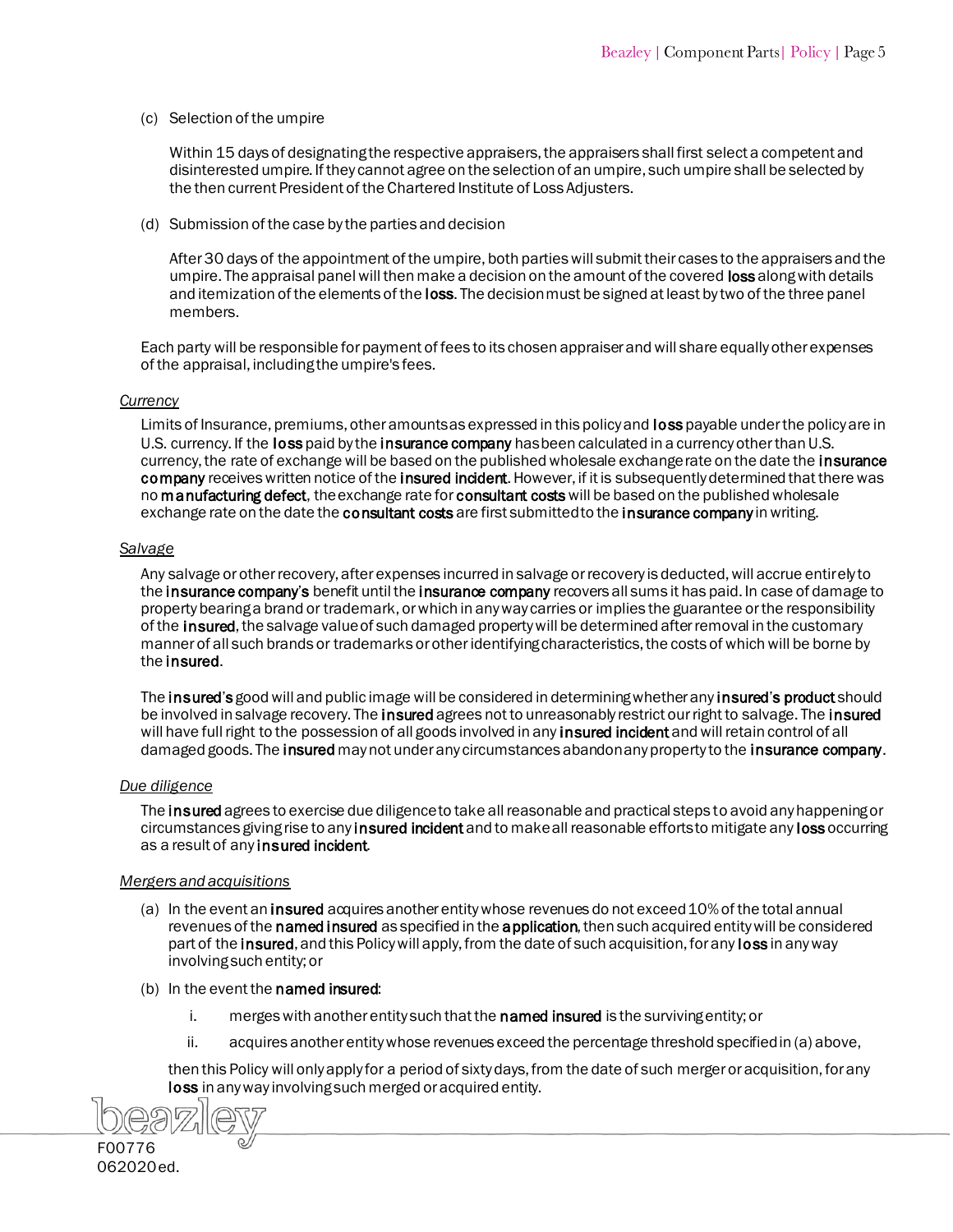After sixty days, coverage will only be available under this Policy if:

- 1. the [named insured](#page-9-38) provid[es the insurance company](#page-9-32) with information in connection with such merger or acquisition as the insurance company requires; and
- 2. the named insured accepts any special terms, conditions, exclusions or additional premium charge as may be required by the insurance company.
- (c) Coverage for such entity specified in (a) or (b) above will only apply to any [insured incident](#page-9-33) first discovered after the date of such merger or acquisition.

### *Cancellation*

### (a) [By the named](#page-9-38) insured

If the named insured has not reported any [insured incident](#page-9-33) or facts or circumstances which may give rise to an [insured incident,](#page-9-33) the named insured may cancel this Policy by giving the [insurance company](#page-9-31) 30 days written notice. In such event the [insurance company](#page-9-31) will give the named [insured](#page-9-38) a pro-rata refund of the premium for the remaining portion of the **policy period** after the expiration of the notice period for cancellation.

### (b) By the [insurance company](#page-9-31)

The insurance company will have the right to cancel this Policy, with effect from inception, where permitted by law, if the premium has not been paid to the insurance company within 30 days of the inception of the policy [period.](#page-9-41)

The [insurance company](#page-9-31) will provide in writing 10 days' notice of cancellation to the [namedinsured](#page-9-38) or via the named [insured](#page-9-38)'s insurance broker.

If the premium is paid in full to the [insurance company](#page-9-31) before the 10 day notice period expires, notice of cancellation will automatically be revoked.

### *Authorization*

The [named insured](#page-9-38) will be considered the agent of all the [insureds.](#page-8-16) This means that the named insured:

- (a) will act on behalf of all the insureds with respect to the giving of or receipt of all notices pertaining to this Policy, and
- (b) will accept any endorsements to this Policy, and
- (c) will be responsible for the payment of all premiums and Retentions and for receiving any return premiums.

# *Assignment*

No [insured](#page-8-17) may assign this Policy or any right under it without the prior written consent of the insurance [company.](#page-9-35)

# *Headings*

The titles of provisions or endorsements in this Policy are intended solely for convenience and reference. They are not deemed in any way to limit, expand or otherwise affect the provisions to which they relate.

# *Single form of a word*

Whenever the singular form of a word is used in this Policy, the same word will include the plural when required by context.

# *Governing law*

This Policy will be governed by and construed in accordance with the laws of the state designated in the Declarations.

 $\mathbb{R} \times \mathbb{R}$ 

F00776 062020ed.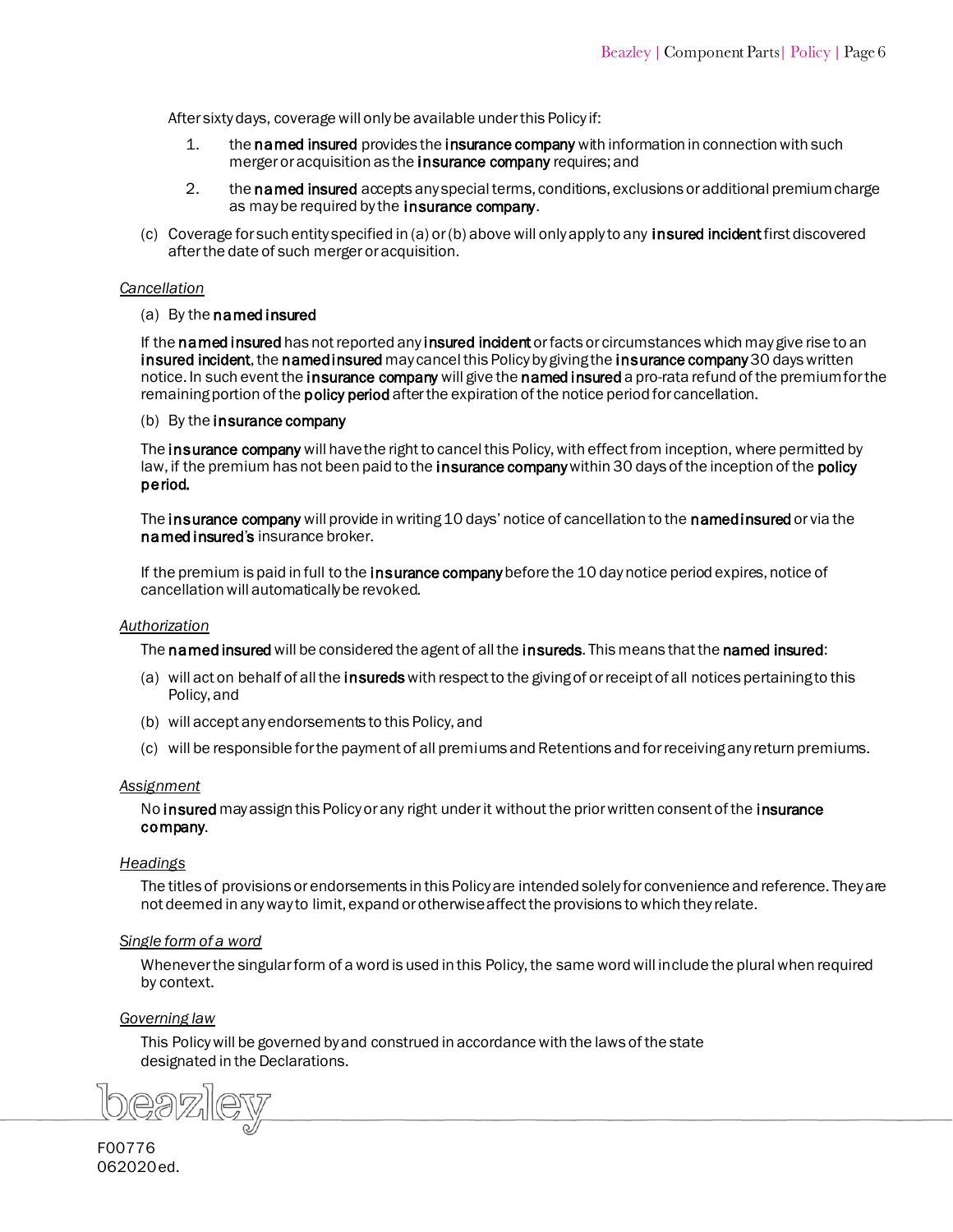### *Service of suit*

In the event the [insurance company](#page-9-31) does not pay any amount claimed to be due under this Policy, the insurance company at the request of the insured will submit to the jurisdiction of any court of competent jurisdiction within [the United S](#page-9-31)tates.

Nothing in this General Condition constitutes or should be understood to constitute a waiver of the insurance company's rights:

- (a) to commence an action in any court of competent jurisdiction in the United States, or
- (b) to remove an action to United States District Court, or
- (c) to seek a transfer of a case to another court as permitted by the laws of the United States or of any state in the United States.

The service of process in such suit may be made upon the firm specified in the Declarations.

The firm specified in the Declarations is authorized and directed to accept service of process on behalf of the [insurance company](#page-9-31) in any such suit and upon the request of the [insured](#page-8-14) enter a general appearance upon the insurance company's behalf.

### *Entire agreement*

By acceptance of the Policy, the [insured](#page-8-14) agrees that this Policy embodies all agreements between the insurance [company](#page-9-31) and the [insured](#page-8-16) relating to this Policy. No change or modification to this Policy will be effective unless made by endorsement issued by the **insurance company**.

### *Representation by the insured*

The [insured](#page-8-17) agrees that the statements contained in the [application](#page-7-2) are true, accurate and are not misleading. The insured also agrees that the [insurance company](#page-9-35) issued this Policy, and assume the risks hereunder, in reliance upon the truth of such [application.](#page-7-2)

### *The insurance company's consent*

Where th[e insured](#page-8-14) is required under this Policy to seek the consent of the [insurance company, the insurance](#page-9-35) [company](#page-9-35)will not unreasonably withhold, delay or deny such consent.

### *Sanction limitation*

The [insurance company](#page-9-35) will not be liable to provide any cover, benefit or pay any loss under this Policy to the extent that the provision of such cover, benefit or payment of such **loss** would expose the **insurance company** to any sanction, prohibition or restriction under United Nations resolutions or the trade or economic sanctions, laws or regulations of the United States of America, Canada, European Union or United Kingdom.

# <span id="page-7-2"></span><span id="page-7-1"></span><span id="page-7-0"></span>**Definitions**

The following definitions are applicable to this Policy:

application means the completed and signed application for this Policy including any written materials submitted with the application, all of which will be deemed part of this Policy, as if physically attached.

bodily injury means physical injury (including death at any time resulting therefrom), sickness or disease.

business loss means the actual [income loss](#page-8-18) and extra expense the [insured](#page-8-14) sustained solely and directly as a result of an [insured incident](#page-9-43) as covered under this Policy.

### claim means: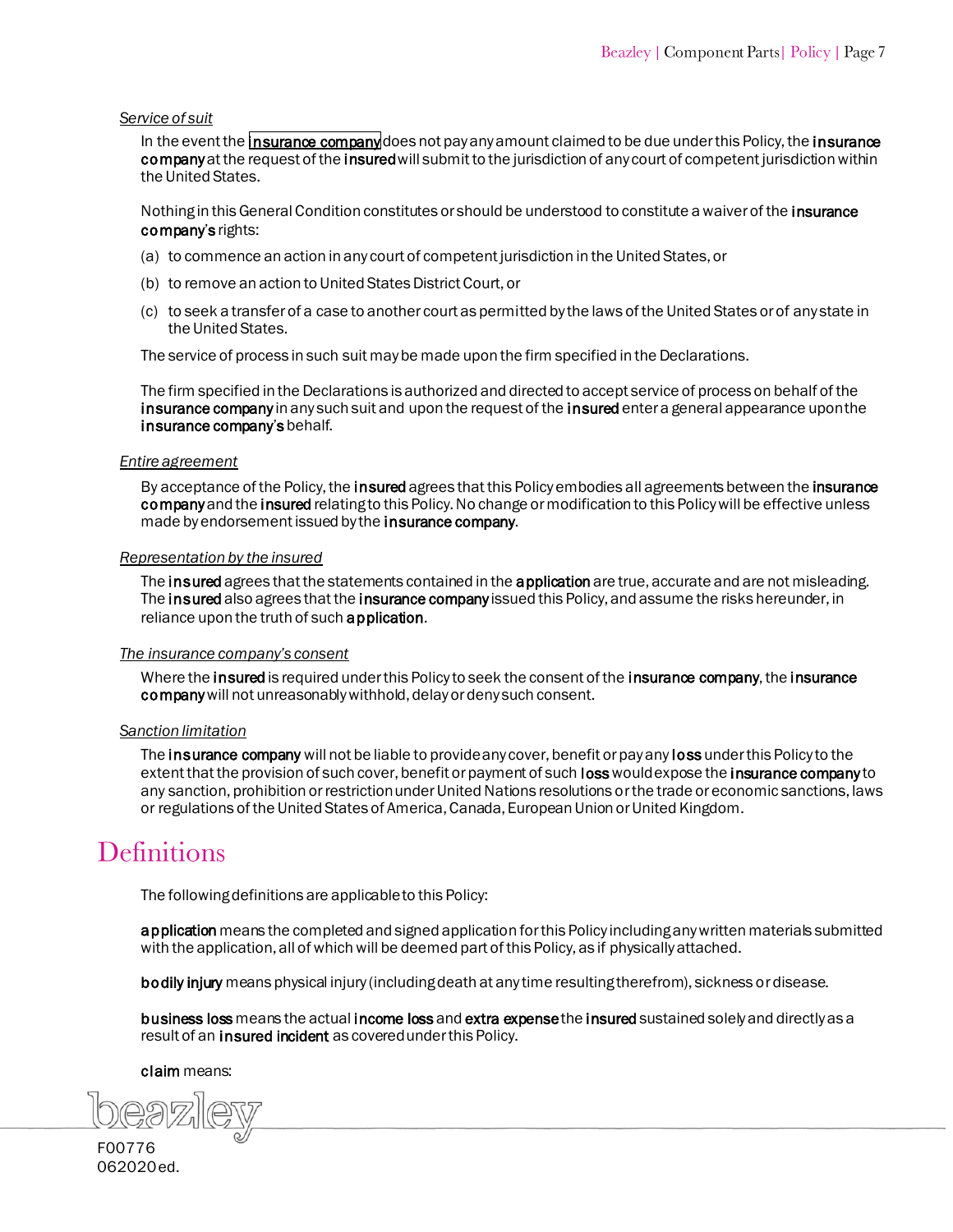- <span id="page-8-28"></span><span id="page-8-24"></span><span id="page-8-2"></span>(a) a written demand for monetary damages or services;
- (b) a civil or administrative proceeding; or
- (c) an arbitration, mediation or other form of alternative dispute resolution proceeding

arising out of any an [insured incident.](#page-9-33)

<span id="page-8-27"></span>computer systems means computers, any software residing on such computers and any associated devices or equipment:

- (a) operated by and either owned by or leased to the insured; or
- (b) operated by a third party pursuant to written contract with the **insured** and used for the purpose of providing hosted computer application services to the **insured** or for processing, maintaining, hosting or storing the insured's electronic data.

<span id="page-8-11"></span><span id="page-8-7"></span><span id="page-8-5"></span>consultant costs means the reasonable and necessary fees and expenses incurred by th[e insured](#page-8-16) for advisory services provided by the **insurance company's** approved crisis consultants to assist the **insured** in responding to an [insured incident.](#page-9-44)

<span id="page-8-23"></span><span id="page-8-6"></span>costs and expenses means the reasonable and necessary monetary amount the [insured](#page-8-14) has sustained or incurred above the **[insured](#page-8-16)'s** normal operating expenses to recover, withdraw, recall, restore, repair, replace or refund the insured's product [including the expenses to re-establish the insured](#page-9-36)'s product to the projected level of sales or market share anticipated prior to the **insured incident**.

<span id="page-8-29"></span><span id="page-8-22"></span><span id="page-8-21"></span><span id="page-8-1"></span>customer means any party or parties to whom th[e insured h](#page-8-12)as directly or indirectly provided, supplied or sold the insured [product.](#page-9-36) Customer does not include a consumer who purchases the insured'[s product](#page-9-36) for personal use or consumption.

<span id="page-8-0"></span>cyber incident means any [manufacturing defect](#page-9-34) of an insured'[s product](#page-9-36) caused by a [security breach.](#page-10-4)

<span id="page-8-19"></span>extra expense means the reasonable and necessary expenses incurred by the [insured, ove](#page-8-16)r and above those expenses the insured would have incurred had no [insured incident o](#page-9-33)ccurred, to minimize, mitigate, reduce or avoi[d income Loss](#page-8-20) during the time of a slowdown, cessation or shut down of the insured's business operations resulting out of an [insured incident.](#page-9-33)

<span id="page-8-25"></span>forensic accounting services means the reasonable and direct cost and expenses of a forensic accountant, approved by the [insurance company,](#page-9-32) for the purpose of assisting the [insured](#page-8-17) or the insured's customer with the presentation of a [loss](#page-9-29) (other than forensic accounting services) to the [insurance company.](#page-9-45)

<span id="page-8-26"></span><span id="page-8-18"></span>impacted product means the [insured product or any product in which the insured product h](#page-9-36)as been or would be incorporated.

<span id="page-8-20"></span>income loss means the [insured's](#page-8-16) sales revenue lost after the decrease in sales attributable to and caused directly by an [insured incident](#page-9-33) less;

- (a) The costs of raw materials and all other costs that would have been incurred during the same period but which have been saved as a resu[lt of an insured incident; an](#page-9-44)d
- <span id="page-8-15"></span>(b) The amount of increased sales, if any, of any other product of the insured within the same product line as the [insured's product](#page-9-36) as a result of an insured incident

<span id="page-8-17"></span><span id="page-8-13"></span><span id="page-8-10"></span>insured means:

- (a) th[e named insured;](#page-9-38)
- (b) an[y subsidiary; a](#page-10-5)nd

<span id="page-8-16"></span><span id="page-8-14"></span><span id="page-8-12"></span><span id="page-8-9"></span><span id="page-8-8"></span><span id="page-8-4"></span><span id="page-8-3"></span>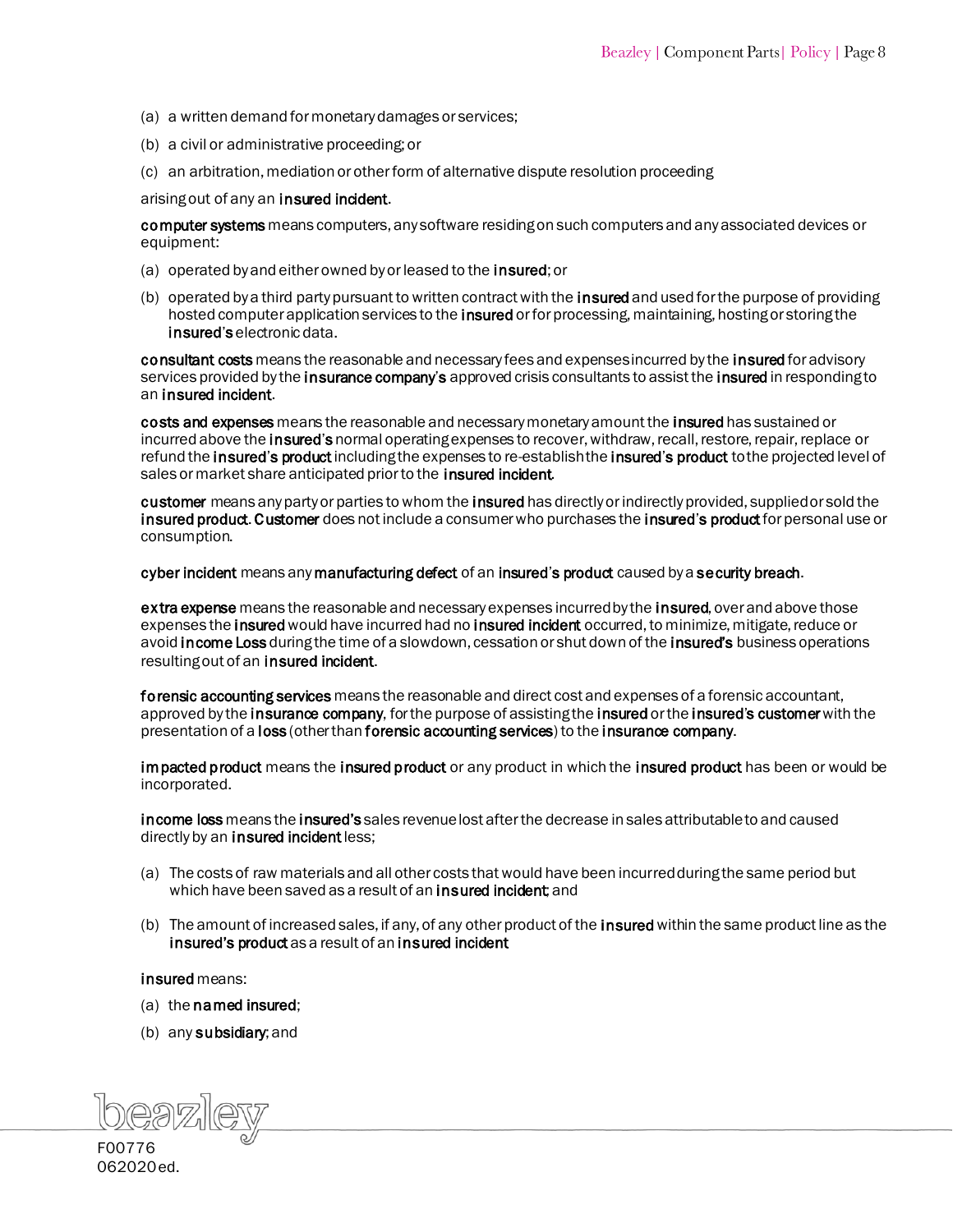<span id="page-9-27"></span> $(c)$  any partnership or joint venture, which is a corporate entity, while the **named insured** has **management** [control](#page-9-46), or while the right to elect or otherwise appoint [more than 50% of such entity's](#page-9-38) directors, trustees or other equivalent executive is owned or controlled by the named insured directly or indirectly.

<span id="page-9-44"></span><span id="page-9-43"></span><span id="page-9-33"></span><span id="page-9-24"></span><span id="page-9-22"></span><span id="page-9-19"></span><span id="page-9-10"></span>insured incident means any [manufacturing defect](#page-9-34) and [cyber incident](#page-8-22) as covered under this Policy. All related, repeated or continuing insured incidents will be deemed a single insured incident.

<span id="page-9-36"></span><span id="page-9-12"></span><span id="page-9-11"></span><span id="page-9-5"></span>insured's product means any product(s), including any of their components, that:

- (a) are in production by the **insured**:
- (b) have [been manufactured, processed, treated, assembled, labeled, handled, pack](#page-8-16)aged, stored, or distributed by the insured or by any contract manufacturer on behalf of the insured or;
- (c) are available for sale by the insured or are sold by, or on behalf of the insured by any distributor, wholesaler or retailer

<span id="page-9-45"></span><span id="page-9-0"></span>and are intended to be incorporated into another product.

<span id="page-9-47"></span><span id="page-9-35"></span><span id="page-9-32"></span><span id="page-9-31"></span><span id="page-9-21"></span><span id="page-9-16"></span><span id="page-9-13"></span><span id="page-9-7"></span>insurance company means Syndicate 2623/623 at Lloyd's.

<span id="page-9-42"></span><span id="page-9-28"></span><span id="page-9-26"></span>investigation costs means the costs incurred by th[e insured](#page-8-16) for analysis and/or physical examination necessary to determine whether a **manufacturing defect** of the **insured'[s product](#page-9-36)** has occurred.

<span id="page-9-39"></span><span id="page-9-37"></span><span id="page-9-30"></span><span id="page-9-29"></span><span id="page-9-25"></span><span id="page-9-18"></span><span id="page-9-17"></span><span id="page-9-15"></span><span id="page-9-14"></span><span id="page-9-8"></span><span id="page-9-3"></span>loss means:

- (a) [investigation costs;](#page-9-47)
- (b) [consultant costs;](#page-8-11)
- (c) [costs and expenses;](#page-8-23)
- (d) [business loss;](#page-8-24)
- (e) [third party damages;](#page-10-6) or
- (f) [forensic accounting services.](#page-8-25)

<span id="page-9-46"></span>management control means:

- (a) controls the composition of the board of directors;
- (b) controls more than half of the shareholder voting power; or
- <span id="page-9-34"></span>(c) holds more than half of the issued share capital.

<span id="page-9-4"></span>manufacturing defect means an error or omission in the design, specification, development, production, fabrication, processing, treating, machining, handling, reshaping, assembly, labelling, storage and/or packing that has resulted or would result in a flaw, fault, imperfection, deficiency, hazard, malfunction, inadequacy or dangerous condition in a[n impacted product.](#page-8-26)

<span id="page-9-38"></span><span id="page-9-23"></span><span id="page-9-20"></span><span id="page-9-2"></span><span id="page-9-1"></span>named insured means the entity specified in the Declarations.

<span id="page-9-41"></span><span id="page-9-40"></span><span id="page-9-6"></span>policy period means the period specified in the Declarations.

### property damage means:

- (a) physical injury to;
- (b) destruction of; or
- (c) loss of use of;

tangible property other than the insured'[s product.](#page-9-38)

<span id="page-9-9"></span>